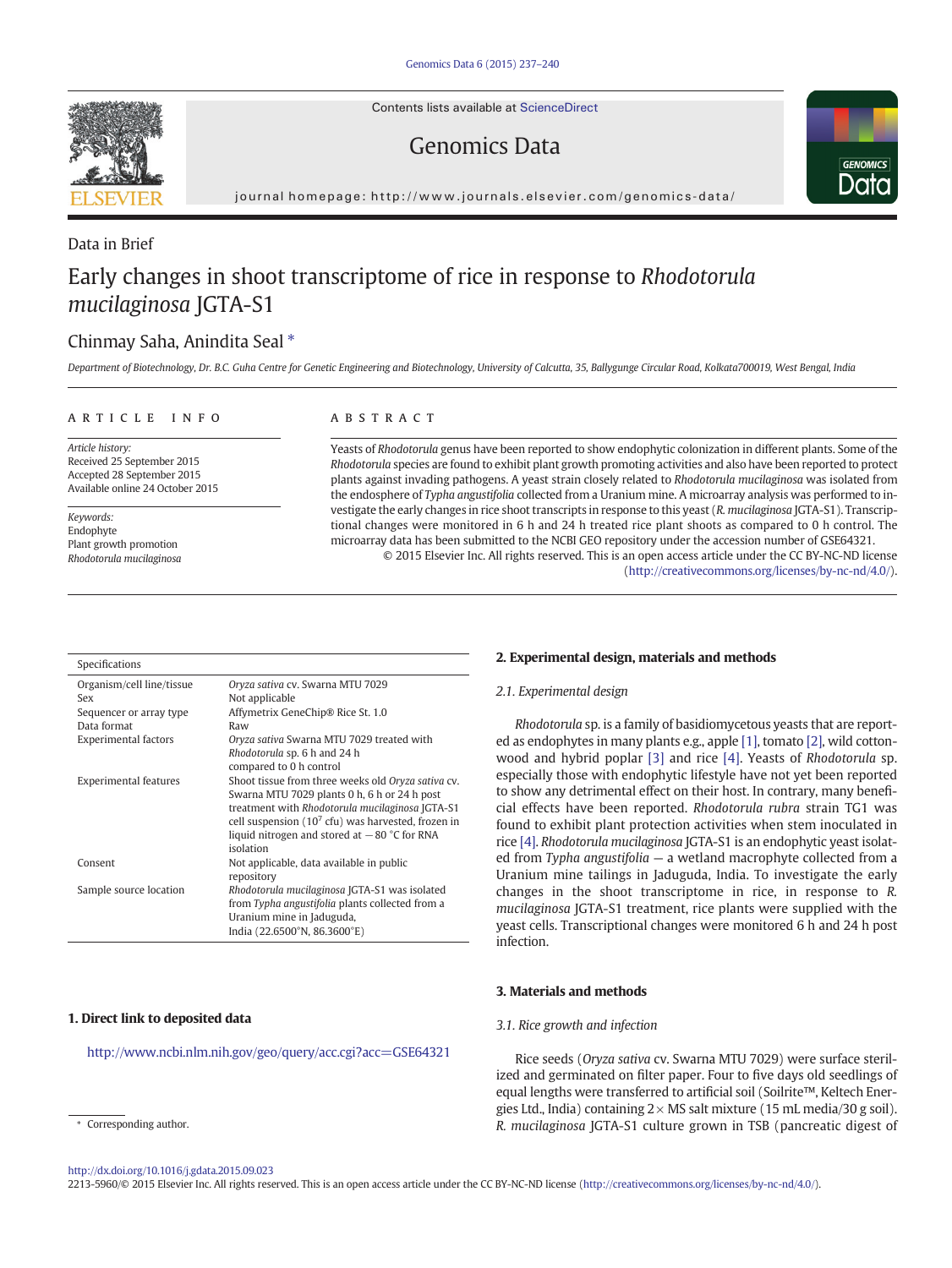<span id="page-1-0"></span>

Fig. 1. Volcano plot showing the relation between the logarithm of the p-values and the log fold change between treated 6 h & 0 h (A), treated 24 h & 0 h (B) and treated 24 h & treated 6 h (C). The statistically significant differentially expressed up and downregulated genes (p < 0.05 & FC ≥ 2.0) are indicated by red and blue color cross signs respectively.

Table 1 Summary of differential gene expression analysis.

| Groups compared conditions | Total no. of differentially expressed genes (up/down) | No. of up-regulated genes ( $FC \geq 2.0$ ) | No. of down-regulated genes ( $FC \geq 2.0$ ) |
|----------------------------|-------------------------------------------------------|---------------------------------------------|-----------------------------------------------|
| 6 h vs control             | 404                                                   | 198                                         | 206                                           |
| 24 h vs control            | 209                                                   |                                             | 96                                            |
| 24 h vs 6 h                | 124                                                   | 86                                          | 38                                            |

casein 17 g/lt, papaic digest of soybean meal 3 g/lt, sodium chloride 5 g/lt, dipotassium hydrogen phosphate 2.50 g/lt and dextrose 2.50 g/lt) ( $10<sup>7</sup>$  cfu/pot containing 30 g of soil) was added to 3 week old plants. Shoots from 0 h, 6 h or 24 h post treated plants were harvested and stored at −80 °C until used for RNA isolation.

# 3.2. RNA isolation

Total RNA was isolated from the frozen rice shoot tissues using the HiPurA™ Plant and Fungal RNA Miniprep Purification Spin Kit (Himedia, India). RNA was treated with DNase I (1 units/2 μg of RNA) to remove genomic DNA contamination.

## 3.3. Microarray hybridization and analysis

The quality of the RNA isolated from rice shoots (O. sativa cv. Swarna MTU 7029) was analyzed in an Agilent 2011 Bioanalyzer with an RNA LabChip kit. Total RNA was used for microarray using AffymetrixGeneChip® Rice St. 1.0 following the manufacturer recommended protocol. The array format was 100 midi. Microarray hybridizations were performed for 16 h at 60 rpm at 48 °C at iLife Discoveries, India. The microarrays were scanned with a GeneChip® 3000 7G scanner. Raw data were analyzed using an expression console tool, Affymetrix TAC software and genesis tool. RiceGene St. 1.0 array contained 146,918 distinct probes representing different rice genes. Two independent biological replicates for each time points were used. The background adjustment, quantile normalization and summarization were done with the default setting of the RMA16 algorithm followed by data adjustment and background correction in GeneSpring tool. The raw values were obtained after thresholding and summarization. Summarization was obtained by computing geometric mean. Normalized value was obtained after log transformation, normalization and baseline transformation. One way ANOVA was applied to assess the statistical significance of differentially expressed genes. The false positive rates were controlled by a multiple testing correction. Adjusted p-values were derived from multiple statistical tests. Benjamini and Hochberg's [\[5\]](#page-3-0) multiple testing adjustment was applied to the p-values. Fold changes were calculated for genes differentially expressed in a statistically significant manner ( $p < 0.05$ ) with a cut off of ≥2 or  $-2$ . The differentially expressed genes were classified according to their GO ontology using agriGO [\[6\].](#page-3-0) The Parametric Analysis of Gene Set Enrichment (PAGE) was performed.

## 3.4. Real time PCR validation of randomly chosen genes

Two micrograms of total RNA was used to synthesize cDNA with Random Hexamer Primer (Fermentas) using RevertAid™ Reverse Transcriptase (Fermentas 200 units/2μg of RNA) as per manufacturer's protocol. A different biological pool of tissue was used for validation of the microarray genes. The real time PCR was performed in Applied Biosystems 7500 fast. The primer sequences are Actin (Fwd 5′ AAGATCTGGCATCACACCTTCT 3′, Rev 5′ ATCTGGGTCATCTTCTCACGAT 3′), GDLS like lipase (Fwd 5′ TCCACATCGAGAAGCAGATCA 3′, Rev 5′ GTTGTTCACGAAGTCGTTGC 3′), Brassinosteroid insensitive 1-associated receptor kinase 1 (Fwd 5′ GCTTTCTTGCCTTGGCTACACT 3′, Rev 5′ CAGGGATTTACAAGGGTTGGAT 3′), GS-GOGAT (Fwd 5' GAATGGCGGA ACAAAAGATTTC 3′, Rev 5′ AGCTTTCATCGCCTAAGTCTGC 3′) and OsIAA14 (Fwd 5' GTCGCCTATGAGGACAAGGAC 3′, Rev 5′ GCCTCA GATCCTCGCATTATC 3′). The thermal step-up was 10 min at 95 °C, followed by 40 cycles of 15 s at 95 °C, 1 min at 60 °C. Fold change of

Fig. 2. Differentially expressed genes were classified according to their GO ontology using agriGO via Parametric Analysis of Gene Set Enrichment (PAGE) analysis. GO abundance charts were plotted on the basis of Z-score statistical value for all three comparisons: 6 h vs 0 h (control) (A), 24 h vs 0 h (control) (B) & 24 h vs 6 h (C). Up and down-regulation terms are indicated in blue and green color respectively.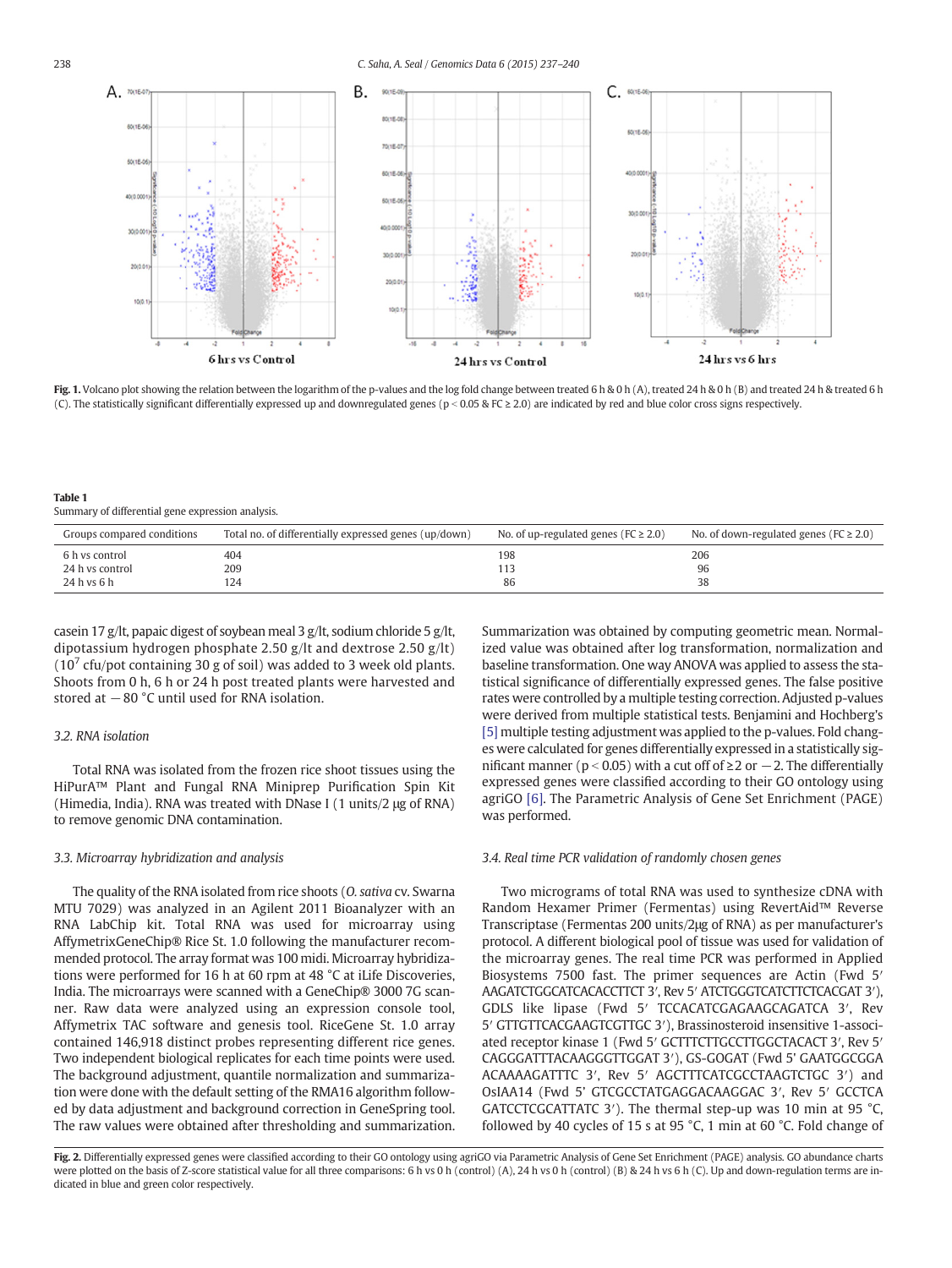